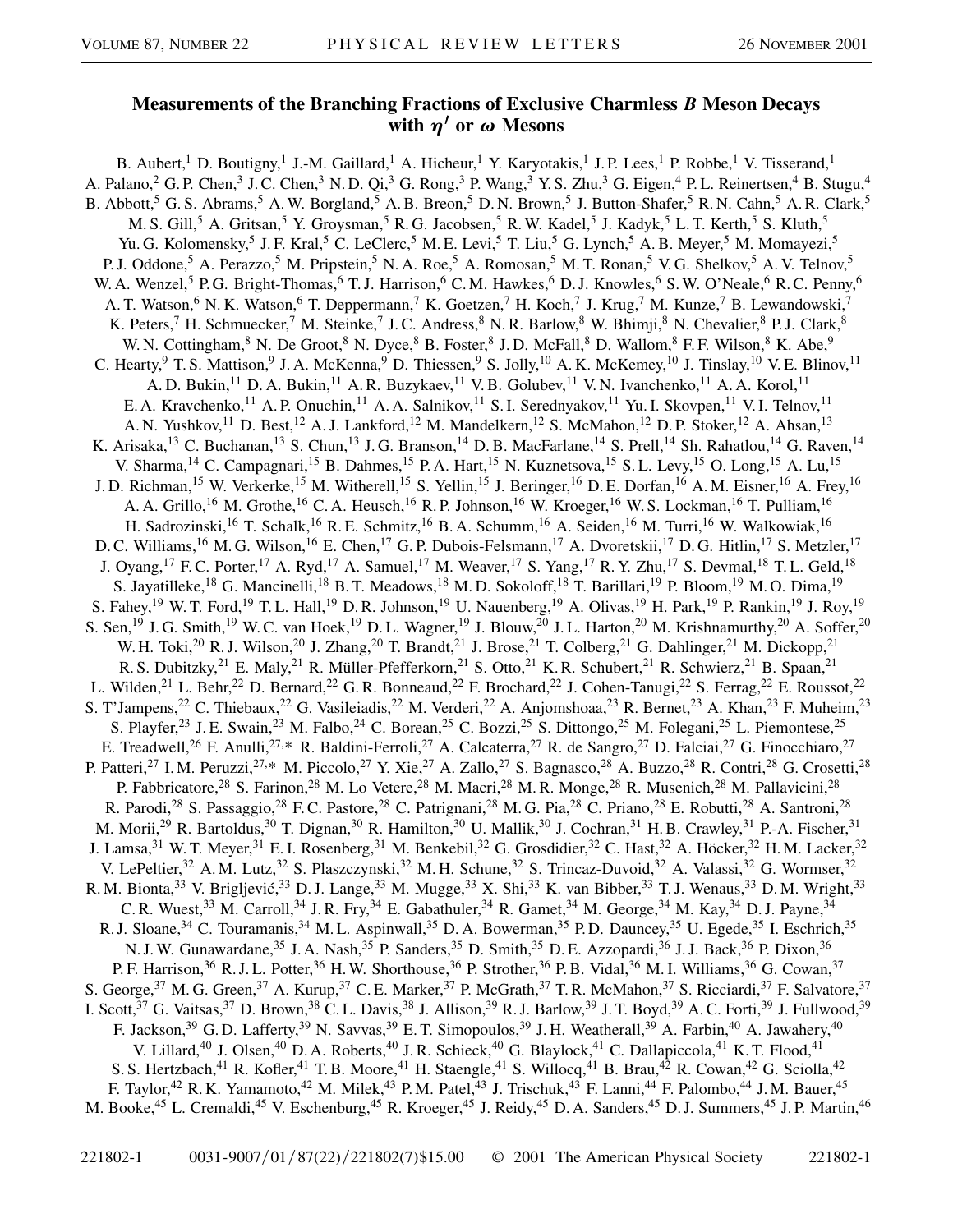J. Y. Nief,<sup>46</sup> R. Seitz,<sup>46</sup> P. Taras,<sup>46</sup> V. Zacek,<sup>46</sup> H. Nicholson,<sup>47</sup> C. S. Sutton,<sup>47</sup> C. Cartaro,<sup>48</sup> N. Cavallo,<sup>48,†</sup> G. De Nardo,<sup>48</sup> F. Fabozzi,<sup>48</sup> C. Gatto,<sup>48</sup> L. Lista,<sup>48</sup> P. Paolucci,<sup>48</sup> D. Piccolo,<sup>48</sup> C. Sciacca,<sup>48</sup> J. M. LoSecco,<sup>49</sup> J. R. G. Alsmiller,<sup>50</sup> T. A. Gabriel,<sup>50</sup> T. Handler,<sup>50</sup> J. Brau,<sup>51</sup> R. Frey,<sup>51</sup> M. Iwasaki,<sup>51</sup> N. B. Sinev,<sup>51</sup> D. Strom,<sup>51</sup> F. Colecchia,<sup>52</sup> F. Dal Corso,<sup>52</sup> A. Dorigo,<sup>52</sup> F. Galeazzi,<sup>52</sup> M. Margoni,<sup>52</sup> G. Michelon,<sup>52</sup> M. Morandin,<sup>52</sup> M. Posocco,<sup>52</sup> M. Rotondo,<sup>52</sup> F. Simonetto,<sup>52</sup> R. Stroili,<sup>52</sup> E. Torassa,<sup>52</sup> C. Voci,<sup>52</sup> M. Benayoun,<sup>53</sup> H. Briand,<sup>53</sup> J. Chauveau,<sup>53</sup> P. David,<sup>53</sup> C. De la Vaissière,<sup>53</sup> L. Del Buono,<sup>53</sup> O. Hamon,<sup>53</sup> F. Le Diberder,<sup>53</sup> Ph. Leruste,<sup>53</sup> J. Lory,<sup>53</sup> L. Roos,<sup>53</sup> J. Stark,<sup>53</sup> S. Versillé,<sup>53</sup> P. F. Manfredi,<sup>54</sup> V. Re,<sup>54</sup> V. Speziali,<sup>54</sup> E. D. Frank,<sup>55</sup> L. Gladney,<sup>55</sup> Q. H. Guo,<sup>55</sup> J. H. Panetta,<sup>55</sup> C. Angelini,<sup>56</sup> G. Batignani,<sup>56</sup> S. Bettarini,<sup>56</sup> M. Bondioli,<sup>56</sup> M. Carpinelli,<sup>56</sup> F. Forti,<sup>56</sup> M. A. Giorgi,<sup>56</sup> A. Lusiani,<sup>56</sup> F. Martinez-Vidal,<sup>56</sup> M. Morganti,<sup>56</sup> N. Neri,<sup>56</sup> E. Paoloni,<sup>56</sup> M. Rama,<sup>56</sup> G. Rizzo,<sup>56</sup> F. Sandrelli,<sup>56</sup> G. Simi,<sup>56</sup> G. Triggiani,<sup>56</sup> J. Walsh,<sup>56</sup> M. Haire,<sup>57</sup> D. Judd,<sup>57</sup> K. Paick,<sup>57</sup> L. Turnbull,<sup>57</sup> D. E. Wagoner,<sup>57</sup> J. Albert,<sup>58</sup> C. Bula,<sup>58</sup> P. Elmer,<sup>58</sup> C. Lu,<sup>58</sup> K. T. McDonald,<sup>58</sup> V. Miftakov,<sup>58</sup> S. F. Schaffner,<sup>58</sup> A. J. S. Smith,<sup>58</sup> A. Tumanov,<sup>58</sup> E. W. Varnes,<sup>58</sup> G. Cavoto,<sup>59</sup> D. del Re,<sup>59</sup> R. Faccini,<sup>14,59</sup> F. Ferrarotto,<sup>59</sup> F. Ferroni,<sup>59</sup> K. Fratini,<sup>59</sup> E. Lamanna,<sup>59</sup> E. Leonardi,<sup>59</sup> M. A. Mazzoni,<sup>59</sup> S. Morganti,<sup>59</sup> G. Piredda,<sup>59</sup> F. Safai Tehrani,<sup>59</sup> M. Serra,<sup>59</sup> C. Voena,<sup>59</sup> S. Christ,<sup>60</sup> R. Waldi,<sup>60</sup> T. Adye,<sup>61</sup> B. Franek,<sup>61</sup> N. I. Geddes,<sup>61</sup> G. P. Gopal,<sup>61</sup> S. M. Xella,<sup>61</sup> R. Aleksan,<sup>62</sup> G. De Domenico,<sup>62</sup> S. Emery,<sup>62</sup> A. Gaidot,<sup>62</sup> S. F. Ganzhur,<sup>62</sup> P.-F. Giraud,<sup>62</sup> G. Hamel de Monchenault,<sup>62</sup> W. Kozanecki,<sup>62</sup> M. Langer,<sup>62</sup> G. W. London,<sup>62</sup> B. Mayer,<sup>62</sup> B. Serfass,<sup>62</sup> G. Vasseur,<sup>62</sup> C. Yeche,<sup>62</sup> M. Zito,<sup>62</sup> N. Copty,<sup>63</sup> M. V. Purohit,<sup>63</sup> H. Singh,<sup>63</sup> F. X. Yumiceva,<sup>63</sup> I. Adam,<sup>64</sup> P. L. Anthony,<sup>64</sup> D. Aston,<sup>64</sup> K. Baird,<sup>64</sup> E. Bloom,<sup>64</sup> A. M. Boyarski,<sup>64</sup> F. Bulos,  $^{64}$  G. Calderini,  $^{64}$  R. Claus,  $^{64}$  M. R. Convery,  $^{64}$  D. P. Coupal,  $^{64}$  D. H. Coward,  $^{64}$  J. Dorfan,  $^{64}$  M. Doser,  $^{64}$ W. Dunwoodie, <sup>64</sup> R. C. Field, <sup>64</sup> T. Glanzman, <sup>64</sup> G. L. Godfrey, <sup>64</sup> S. J. Gowdy, <sup>64</sup> P. Grosso, <sup>64</sup> T. Himel, <sup>64</sup> M. E. Huffer,<sup>64</sup> W. R. Innes,<sup>64</sup> C. P. Jessop,<sup>64</sup> M. H. Kelsey,<sup>64</sup> P. Kim,<sup>64</sup> M. L. Kocian,<sup>64</sup> U. Langenegger,<sup>64</sup> D. W. G. S. Leith,<sup>64</sup> S. Luitz,<sup>64</sup> V. Luth,<sup>64</sup> H. L. Lynch,<sup>64</sup> H. Marsiske,<sup>64</sup> S. Menke,<sup>64</sup> R. Messner,<sup>64</sup> K. C. Moffeit,<sup>64</sup> R. Mount,<sup>64</sup> D. R. Muller,<sup>64</sup> C. P. O'Grady,<sup>64</sup> M. Perl,<sup>64</sup> S. Petrak,<sup>64</sup> H. Quinn,<sup>64</sup> B. N. Ratcliff,<sup>64</sup> S. H. Robertson,<sup>64</sup> L. S. Rochester,<sup>64</sup> A. Roodman,<sup>64</sup> T. Schietinger,<sup>64</sup> R. H. Schindler,<sup>64</sup> J. Schwiening,<sup>64</sup> V. V. Serbo,<sup>64</sup> A. Snyder,<sup>64</sup> A. Soha, <sup>64</sup> S. M. Spanier, <sup>64</sup> J. Stelzer, <sup>64</sup> D. Su, <sup>64</sup> M. K. Sullivan, <sup>64</sup> H. A. Tanaka, <sup>64</sup> J. Va'vra, <sup>64</sup> S. R. Wagner, <sup>64</sup> A. J. R. Weinstein,<sup>64</sup> W. J. Wisniewski,<sup>64</sup> D. H. Wright,<sup>64</sup> C. C. Young,<sup>64</sup> P. R. Burchat,<sup>65</sup> C. H. Cheng,<sup>65</sup> D. Kirkby,<sup>65</sup> T. I. Meyer,<sup>65</sup> C. Roat,<sup>65</sup> R. Henderson,<sup>66</sup> W. Bugg,<sup>67</sup> H. Cohn,<sup>67</sup> A. W. Weidemann,<sup>67</sup> J. M. Izen,<sup>68</sup> I. Kitayama,<sup>68</sup> X. C. Lou,<sup>68</sup> M. Turcotte,<sup>68</sup> F. Bianchi,<sup>69</sup> M. Bona,<sup>69</sup> B. Di Girolamo,<sup>69</sup> D. Gamba,<sup>69</sup> A. Smol,<sup>69</sup> D. Zanin,<sup>69</sup> L. Lanceri,<sup>70</sup> A. Pompili,<sup>70</sup> G. Vuagnin,<sup>70</sup> R. S. Panvini,<sup>71</sup> C. M. Brown,<sup>72</sup> A. De Silva,<sup>72</sup> R. Kowalewski,<sup>72</sup> J. M. Roney,<sup>72</sup> H. R. Band,<sup>73</sup> E. Charles,<sup>73</sup> S. Dasu,<sup>73</sup> F. Di Lodovico,<sup>73</sup> A. M. Eichenbaum,<sup>73</sup> H. Hu,<sup>73</sup> J. R. Johnson,<sup>73</sup> R. Liu,<sup>73</sup> J. Nielsen,<sup>73</sup> Y. Pan,<sup>73</sup> R. Prepost,<sup>73</sup> I. J. Scott,<sup>73</sup> S. J. Sekula,<sup>73</sup> J. H. von Wimmersperg-Toeller,<sup>73</sup> S. L. Wu,<sup>73</sup> Z. Yu,<sup>73</sup> H. Zobernig,<sup>73</sup> T.M.B. Kordich,<sup>74</sup> and H. Neal<sup>74</sup>

(The *BABAR* Collaboration)

<sup>1</sup>*Laboratoire de Physique des Particules, F-74941 Annecy-le-Vieux, France*

<sup>2</sup>*Università di Bari, Dipartimento di Fisica and INFN, I-70126 Bari, Italy*

<sup>3</sup>*Institute of High Energy Physics, Beijing 100039, China*

<sup>4</sup>*University of Bergen, Institute of Physics, N-5007 Bergen, Norway*

<sup>5</sup>*Lawrence Berkeley National Laboratory and University of California, Berkeley, California 94720*

<sup>6</sup>*University of Birmingham, Birmingham, B15 2TT, United Kingdom*

<sup>7</sup>*Ruhr Universität Bochum, Institut für Experimentalphysik 1, D-44780 Bochum, Germany*

<sup>8</sup>*University of Bristol, Bristol BS8 1TL, United Kingdom*

<sup>9</sup>*University of British Columbia, Vancouver, British Columbia, Canada V6T 1Z1*

<sup>10</sup>*Brunel University, Uxbridge, Middlesex UB8 3PH, United Kingdom*

<sup>11</sup>*Budker Institute of Nuclear Physics, Novosibirsk 630090, Russia*

<sup>12</sup>*University of California at Irvine, Irvine, California 92697*

<sup>13</sup>*University of California at Los Angeles, Los Angeles, California 90024*

<sup>14</sup>*University of California at San Diego, La Jolla, California 92093*

<sup>15</sup>*University of California at Santa Barbara, Santa Barbara, California 93106*

<sup>16</sup>*University of California at Santa Cruz, Institute for Particle Physics, Santa Cruz, California 95064*

<sup>17</sup>*California Institute of Technology, Pasadena, California 91125*

<sup>18</sup>*University of Cincinnati, Cincinnati, Ohio 45221*

<sup>19</sup>*University of Colorado, Boulder, Colorado 80309*

<sup>20</sup>*Colorado State University, Fort Collins, Colorado 80523*

<sup>21</sup>*Technische Universität Dresden, Institut für Kern und Teilchenphysik, D-01062, Dresden, Germany*

<sup>22</sup>*Ecole Polytechnique, F-91128 Palaiseau, France*

<sup>23</sup>*University of Edinburgh, Edinburgh EH9 3JZ, United Kingdom*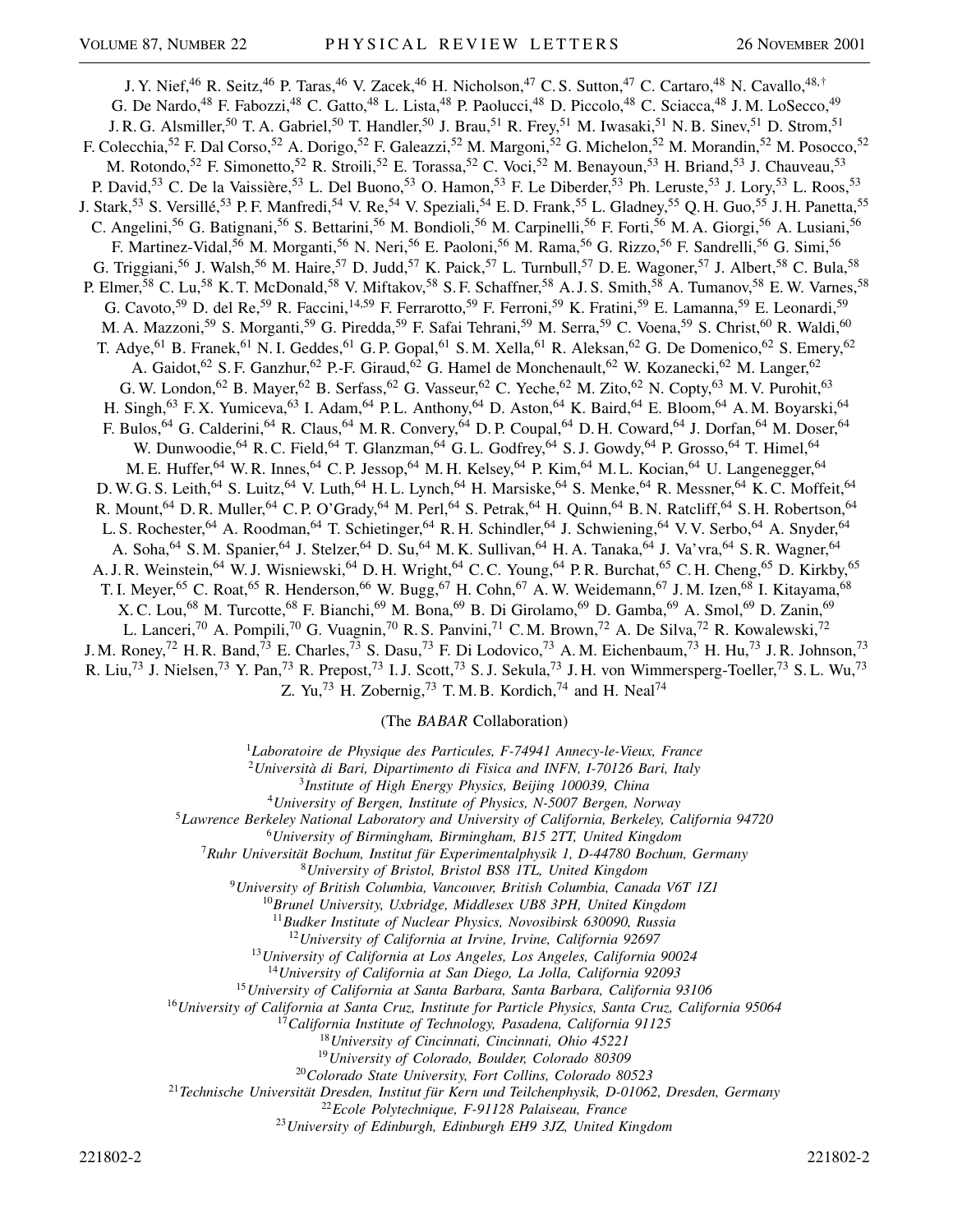*Elon College, Elon College, North Carolina 27244-2010*

*Università di Ferrara, Dipartimento di Fisica and INFN, I-44100 Ferrara, Italy*

*Florida A&M University, Tallahassee, Florida 32307*

*Laboratori Nazionali di Frascati dell'INFN, I-00044 Frascati, Italy*

*Università di Genova, Dipartimento di Fisica and INFN, I-16146 Genova, Italy*

*Harvard University, Cambridge, Massachusetts 02138*

*University of Iowa, Iowa City, Iowa 52242*

*Iowa State University, Ames, Iowa 50011-3160*

*Laboratoire de l'Accélérateur Linéaire, F-91898 Orsay, France*

*Lawrence Livermore National Laboratory, Livermore, California 94550*

*University of Liverpool, Liverpool L69 3BX, United Kingdom*

*University of London, Imperial College, London, SW7 2BW, United Kingdom*

*Queen Mary, University of London, E1 4NS, United Kingdom*

*University of London, Royal Holloway and Bedford New College, Egham, Surrey TW20 0EX, United Kingdom*

*University of Louisville, Louisville, Kentucky 40292*

*University of Manchester, Manchester M13 9PL, United Kingdom*

*University of Maryland, College Park, Maryland 20742*

*University of Massachusetts, Amherst, Massachusetts 01003*

*Massachusetts Institute of Technology, Lab for Nuclear Science, Cambridge, Massachusetts 02139*

*McGill University, Montréal, Canada QC H3A 2T8*

*Università di Milano, Dipartimento di Fisica and INFN, I-20133 Milano, Italy*

*University of Mississippi, University, Mississippi 38677*

*Université de Montréal, Laboratoire Rene J. A. Levesque, Montréal, Canada QC H3C 3J7*

*Mount Holyoke College, South Hadley, Massachusetts 01075*

*Università di Napoli Federico II, Dipartimento di Scienze Fisiche and INFN, I-80126, Napoli, Italy*

*University of Notre Dame, Notre Dame, Indiana 46556*

*Oak Ridge National Laboratory, Oak Ridge, Tennessee 37831*

*University of Oregon, Eugene, Oregon 97403*

*Università di Padova, Dipartimento di Fisica and INFN, I-35131 Padova, Italy*

*Universités Paris VI et VII, LPNHE, F-75252 Paris, France*

*Università di Pavia, Dipartimento di Elettronica and INFN, I-27100 Pavia, Italy*

*University of Pennsylvania, Philadelphia, Pennsylvania 19104*

*Università di Pisa, Scuola Normale Superiore and INFN, I-56010 Pisa, Italy*

*Prairie View A&M University, Prairie View, Texas 77446*

*Princeton University, Princeton, New Jersey 08544*

*Università di Roma La Sapienza, Dipartimento di Fisica and INFN, I-00185 Roma, Italy*

*Universität Rostock, D-18051 Rostock, Germany*

*Rutherford Appleton Laboratory, Chilton, Didcot, Oxon, OX11 0QX, United Kingdom*

*DAPNIA, Commissariat à l'Energie Atomique/Saclay, F-91191 Gif-sur-Yvette, France*

*University of South Carolina, Columbia, South Carolina 29208*

*Stanford Linear Accelerator Center, Stanford, California 94309*

*Stanford University, Stanford, California 94305-4060*

*TRIUMF, Vancouver, British Columbia Canada V6T 2A3*

*University of Tennessee, Knoxville, Tennessee 37996*

*University of Texas at Dallas, Richardson, Texas 75083*

*Università di Torino, Dipartimento di Fiscia Sperimentale and INFN, I-10125 Torino, Italy*

*Università di Trieste, Dipartimento di Fisica and INFN, I-34127 Trieste, Italy*

*Vanderbilt University, Nashville, Tennessee 37235*

*University of Victoria, Victoria, British Columbia Canada V8W 3P6*

*University of Wisconsin, Madison, Wisconsin 53706*

*Yale University, New Haven, Connecticut 06511*

(Received 7 August 2001; published 12 November 2001)

We present the results of searches for *B* decays to charmless two-body final states containing  $\eta'$ or  $\omega$  mesons, based on 20.7 fb<sup>-1</sup> of data collected with the *BABAR* detector. We find the branching fractions  $\mathcal{B}(B^+ \to \eta' K^+) = (70 \pm 8 \pm 5) \times 10^{-6}$ ,  $\mathcal{B}(B^0 \to \eta' K^0) = (42^{+13}_{-11} \pm 4) \times 10^{-6}$ , and  $\mathcal{B}(B^+ \to \omega \pi^+) = (6.6^{+2.1}_{-1.8} \pm 0.7) \times 10^{-6}$ , where the first error quoted is statistical and the second is systematic. We give measurements of four additional modes for which the 90% confidence level upper limits are  $B(B^+ \to \eta' \pi^+)$  <  $12 \times 10^{-6}$ ,  $B(B^+ \to \omega K^+)$  <  $4 \times 10^{-6}$ ,  $B(B^0 \to \omega K^0)$  <  $13 \times 10^{-6}$ , and  $\mathcal{B}(B^0 \to \omega \pi^0) < 3 \times 10^{-6}$ .

DOI: 10.1103/PhysRevLett.87.221802 PACS numbers: 13.25.Hw, 12.15.Ji, 14.40.Nd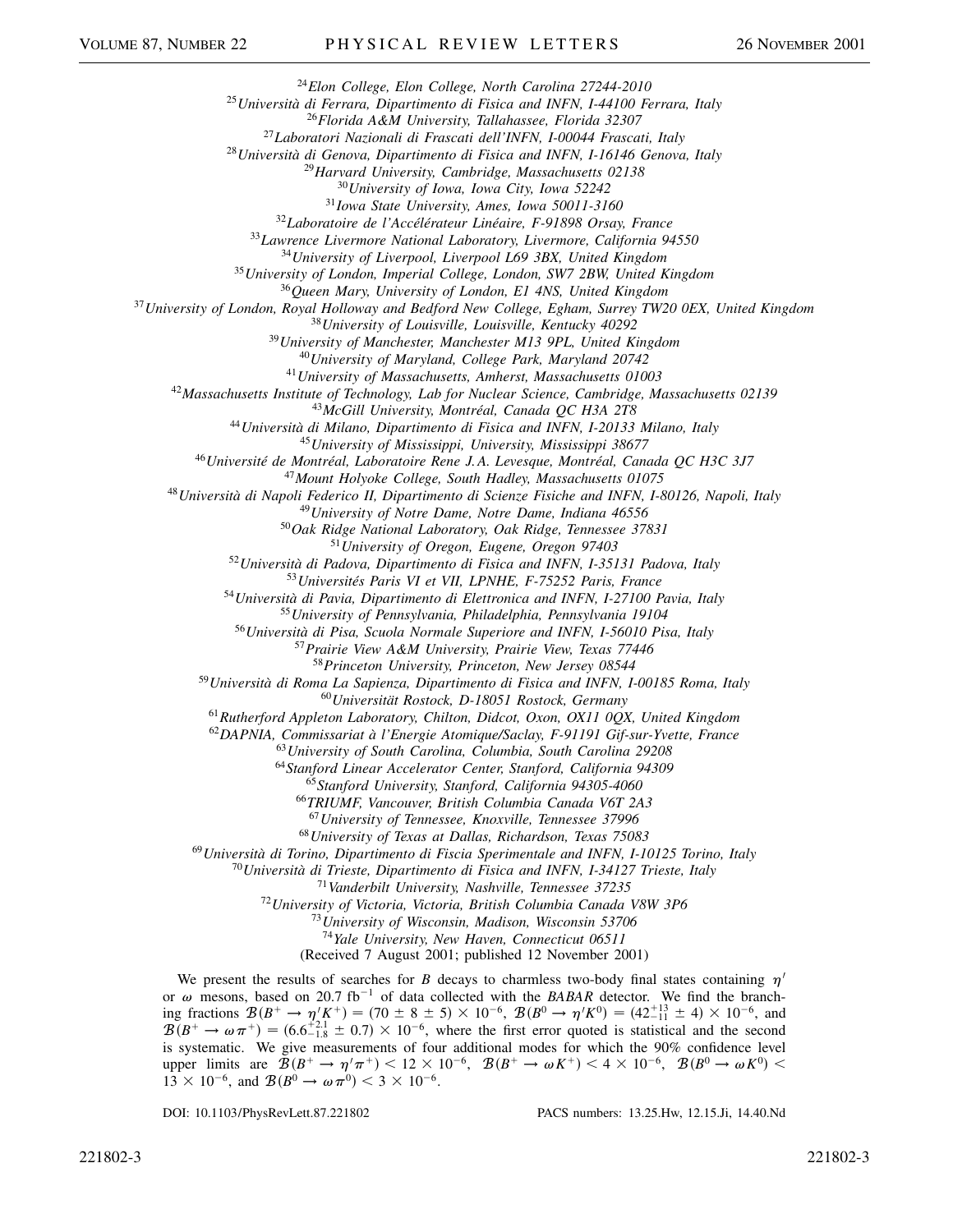We report results of searches for *B* decays to the charmless two-body final states [1]  $B^+ \to \omega \pi^+, B^+ \to \omega K^+,$  $B^+ \rightarrow \eta^{\prime} \pi^+$ ,  $B^+ \rightarrow \eta^{\prime} K^+$ ,  $B^0 \rightarrow \omega K^0$ ,  $B^0 \rightarrow \omega \pi^0$ , and  $B^0 \to \eta/K^0$ . These processes are manifestations of penguin or suppressed tree amplitudes proportional to small couplings in hadronic flavor mixing [Cabibbo-Kobayashi-Maskawa (CKM) matrix [2] ]. Because of the absence of CKM favored  $b \rightarrow c$  amplitudes, these decays are particularly sensitive to potentially new contributions from interference effects and virtual particles in loops. Previous measurements [3] yielded an unexpectedly large rate for  $B \to \eta^{t} K$ , motivating a number of new theoretical ideas. The precise measurement of these and additional rare *B* decay modes will enable a better understanding of the underlying decay mechanism, including the possible contribution of physics beyond the standard model. This in turn will contribute to the measurement of fundamental parameters, including the *CP*-violating CKM phases.

The data were collected with the *BABAR* detector [4] at the PEP-II asymmetric  $e^+e^-$  collider [5] located at the Stanford Linear Accelerator Center. The results presented in this paper are based on data taken in the 1999–2000 run. An integrated luminosity of 20.7  $fb^{-1}$ , corresponding to 22.7 million  $B\overline{B}$  pairs, was recorded at the  $Y(4S)$  resonance ("on resonance," 10.58 GeV), with an additional 2.6 fb<sup>-1</sup> about 40 MeV below this energy ("off resonance") for the study of continuum backgrounds.

The asymmetric beam configuration in the laboratory frame provides a boost to the  $Y(4S)$  increasing the momentum range of the *B* meson decay products up to 4.3 GeV/ $c$ . Charged particles are detected and their momenta are measured by a combination of a silicon vertex tracker, consisting of five layers of double-sided detectors, and a 40-layer central drift chamber, both operating in the 1.5 T magnetic field of a solenoid. Photons and electrons are detected by a CsI(Tl) electromagnetic calorimeter (EMC), which provides excellent angular and energy resolution with high efficiency for energies above 20 MeV [4].

Charged particle identification (PID) is provided by the average energy loss  $\left(dE/dx\right)$  in the tracking devices and by a unique, ring imaging detector of internally reflecting Cherenkov (DIRC) light covering the central region. A Cherenkov angle  $K - \pi$  separation of better than four standard deviations  $(\sigma)$  is achieved for tracks below 3 GeV/c momentum, decreasing to  $2.5\sigma$  at the highest momenta in the final states considered here [6]. Electrons are identified with the use of the EMC.

We reconstruct a *B* meson candidate by combining an  $\omega$  or  $\eta'$  candidate with a charged track,  $\pi^0 \rightarrow \gamma \gamma$ , or  $K_S^0 \rightarrow \pi^+ \pi^-$ . The resonance decays *R* we reconstruct are  $\omega \to \pi^+ \pi^- \pi^0$ ,  $\eta' \to \eta \pi^+ \pi^ (\eta'_{\eta \pi \pi})$ , or  $\eta' \to \rho^0 \gamma$  $(\eta'_{\rho\gamma})$ , with  $\eta \to \gamma\gamma$  and  $\rho^0 \to \pi^+\pi^-$ . These modes are kinematically distinct from the dominant *B* decays to heavier charmed states. Backgrounds come primarily from combinatorics among continuum events in which a light quark pair is produced instead of an  $Y(4S)$ .

Monte Carlo (MC) simulations [7] of the target decay modes and of continuum background are used to establish the event selection criteria. The selection is designed to achieve high efficiency and retain sidebands sufficient to characterize the background for subsequent fitting. Photons must satisfy  $E_{\gamma} > 50$  (100) MeV for  $\pi^{0}(\eta)$  candidates. For  $\eta' \to \rho^0 \gamma$  candidates from  $B^+ \to \eta' K^+$  and  $B^+ \to \eta' \pi^+$  the requirement is  $E_\gamma > 200$  MeV, while for  $B^0 \to \eta' K^0$  it is looser ( $E_{\gamma} > 100$  MeV) because of smaller combinatoric background.

We select  $\omega$ ,  $\eta'$ ,  $\eta$ , and  $\rho$  candidates with the following requirements on the invariant masses in  $MeV/c<sup>2</sup>$ of their final states:  $735 < m(\pi^+\pi^-\pi^0) < 830,930 <$  $m(\eta \pi^+ \pi^-)$  < 990, 900 <  $m(\rho \gamma)$  < 1000, 490 <  $m(\gamma \gamma) < 600$ , and  $500 < m(\pi^+ \pi^-) < 995$ . For  $\pi^0$ and  $K_S^0$  candidates we require  $120 < m(\gamma \gamma) < 150$  and  $488 < m(\pi^+\pi^-) < 508.$ 

Tracks in  $\omega$ ,  $\eta'$ , or  $\rho$  candidates must have DIRC, *dEdx*, and EMC responses consistent with pions. For charged *B* decays, the *B* primary track must have an associated DIRC Cherenkov angle within  $3.5\sigma$  of the expected value for a kaon or pion. For modes with  $K_S^0$  the threedimensional flight distance from the production point must exceed 2 mm, and the angle between the flight and momentum vectors projected perpendicular to the beam must be less than 40 mrad.

A *B* meson candidate is characterized by two kinematic observables. The minimally correlated pair we use is the energy constrained mass  $m_{EC}$  and energy difference  $\Delta E$ . In the Y(4*S*) frame the *B* meson energy  $E^*$ equals the beam energy  $E_{\text{beam}}^*$ . A kinematic fit of the measured candidate four momentum in this frame with the constraint  $E^* = E_{\text{beam}}^*$  yields  $m_{\text{EC}}$ , while  $\Delta E \equiv E^* - E_{\text{beam}}^*$ measures the consistency of this constraint. We require  $|\Delta E| \leq 0.2$  GeV and  $m_{EC} \geq 5.2$  GeV/ $c^2$ . The resolutions on these quantities are mode dependent but average about 30 MeV and 2.8 MeV/ $c<sup>2</sup>$ , respectively.

To discriminate against tau-pair and two-photon background we require the event to contain at least five charged tracks. To reject continuum background we make use of the angle  $\theta_T$  between the thrust axes of the *B* candidate and the rest of the tracks and neutral clusters in the event, calculated in the center-of-mass frame. The distribution of  $\cos\theta_T$  is sharply peaked near  $\pm 1$  for combinations drawn from jetlike  $q\bar{q}$  pairs, and nearly uniform for the isotropic *B* meson decays.

The yields are obtained from extended unbinned maximum likelihood (ML) fits, with two variants specified in the following paragraphs. The first (ML1), which provides our results for all modes except  $B^0 \to \omega \pi^0$ , uses several uncorrelated variables for the kinematics of the *B* decay chain and a Fisher discriminant for the production and energy flow. The second (ML2) is applied to all channels with an  $\omega$  meson; it uses  $\Delta E$  and the output of a neural network built from the remaining inputs. Comparisons of the  $\omega \pi^+$ ,  $\omega K^+$ , and  $\omega K^0$  modes show that the central values and errors for the yields obtained by the two approaches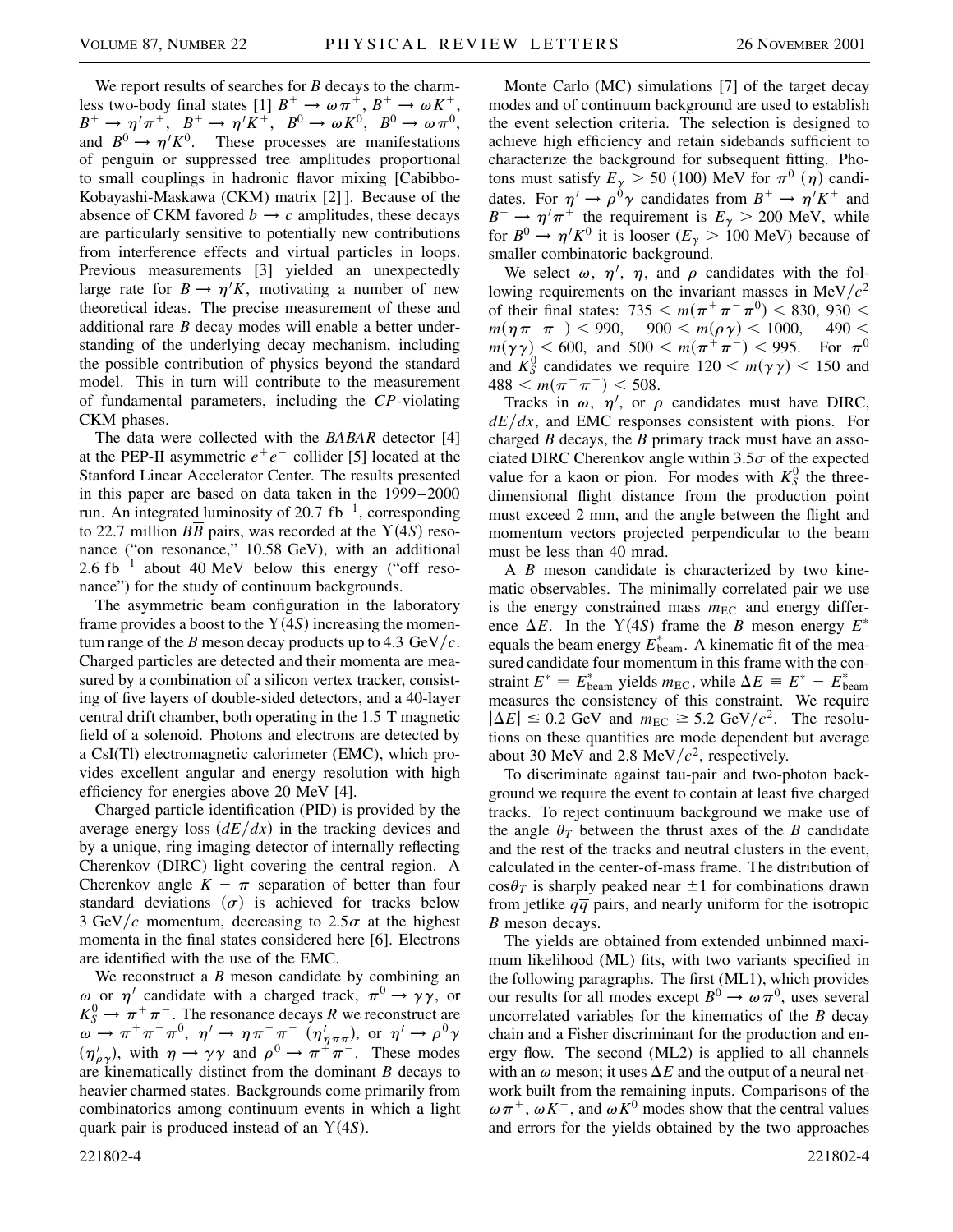are in very good agreement. Simple cut-based analyses are performed as checks for each final state. Agreement of central values is good in all cases, although, as expected, errors are larger than for the ML analyses, particularly for modes having high background.

The ML1 fit method is applied to events satisfying  $|\cos \theta_T| \leq 0.9$ . The input observables are  $\Delta E$ ,  $m_{\text{EC}}$ , the invariant mass  $m_R$  of the intermediate resonance, the Fisher discriminant  $\mathcal F$ , and, where relevant, the  $\eta$  mass  $m_n$ , the measured DIRC angle for the *B* primary track, and the cosine  $\mathcal H$  of the helicity angle, the angle in the  $\omega$  rest frame between the normal to the  $\omega$  decay plane and the *B* flight direction. The Fisher discriminant [8] combines eleven variables: the angles with respect to the beam axis in the  $Y(4S)$  frame of the *B* momentum and the *B* two-body decay axis, and a nine bin representation of the energy flow about the *B* decay axis.

For the ML2 method we relax the preliminary requirements to  $100 \le m(\gamma \gamma) \le 160 \text{ MeV}/c^2$  and  $|\Delta E| \le$ 0.3 GeV. The neural network is constructed with the *B* momentum  $p^*$ , a  $\chi^2$  for resonance masses,  $\mathcal{H}$ , and variables representing energy flow and angular distributions, including  $\theta_T$ .

We use MC to estimate backgrounds from other *B* decays, including final states with and without charm. For most of our modes we find contributions that are negligible. For the  $\eta' \rightarrow \rho^0 \gamma$  modes we account for small cross feed contributions in the systematic error estimate.

The likelihood function for *N* events is

$$
\mathcal{L} = \frac{e^{-(\sum n_j)} N!}{N!} \mathcal{L}_i, \qquad \mathcal{L}_i = \sum_{j=1}^m n_j \mathcal{P}_j(\mathbf{x}_i).
$$

Here  $n_i$  is the population size for species  $j$  (e.g., signal, background) and  $\mathcal{P}_j(\mathbf{x}_i)$  is the corresponding probability distribution function (PDF), evaluated with the observables **x***<sup>i</sup>* of the *i*th event.

For the fits of charged *B* decays,  $\mathcal{L}_i$  becomes

$$
\mathcal{L}_i = n_{\pi} \mathcal{P}_{\pi S}(\mathbf{x}_i) + n_K \mathcal{P}_{KS}(\mathbf{x}_i)
$$
  
+ 
$$
n_C[f_{KC} \mathcal{P}_{KC}(\mathbf{x}_i) + (1 - f_{KC}) \mathcal{P}_{\pi C}(\mathbf{x}_i)],
$$

where  $n_{\pi}(n_K)$  is the number of  $B^+ \to R\pi^+$  ( $B^+ \to$  $RK^+$ ) signal events,  $n_c$  is the number of continuum background events, and  $f_{KC}$  is the fraction of continuum background events for which the *B* primary track is identified as a kaon. These quantities are the free parameters of the ML fit. The probabilities for the components are  $\mathcal{P}_{\pi S}$  ( $\mathcal{P}_{KS}$ ) for  $B^+ \to R\pi^+$  ( $B^+ \to R K^+$ ) signal and  $P_{\pi C}$  ( $P_{KC}$ ) for background where the primary track is a pion (kaon). Since we measure the correlations among the observables in the data to be small, we take each  $P_i$  to be a product of the PDFs for the separate observables. The analyses involving a  $K_S^0$  are treated identically, except that there is only one component of signal and of continuum background.

A second *B* candidate satisfying the preliminary cuts occurs in about  $10\% - 20\%$  of the events. In this case the

221802-5 221802-5

"best" combination is selected according to a  $\chi^2$  quantity computed with  $m_{\text{EC}}$ ,  $m_R$ ,  $m_\eta$  (for  $\eta' \to \eta \pi^+ \pi^-$  modes), and the Fisher discriminant.

We determine the PDFs for the likelihood fits from simulation for the signal component, and from offresonance and sideband data for the continuum background. Peaking distributions (signal masses,  $\Delta E$ ,  $\mathcal{F}$ ) are parametrized as Gaussians, with or without a second Gaussian or asymmetric width as required to describe the distributions. Slowly varying distributions (combinatoric background under mass or energy peaks,  $\mathcal{H}$  or  $\mathcal{F}$ ) have first or second order polynomial shapes. The combinatoric background in  $m_{\text{EC}}$  is described by a phase space motivated empirical function [9]. Control samples of *B* decays to charmed final states of similar topology are used to verify the simulated resolutions in  $\Delta E$  and  $m_{EC}$ . Inclusive resonance production samples, such as those shown in Fig. 1, are used similarly for the relevant *B* daughter mass spectra.

We compute the branching fractions from the fitted signal event yields, reconstruction efficiency, daughter branching fractions, and the number of produced *B* mesons, assuming equal production rates of charged and neutral pairs. To determine the reconstruction efficiency, including any yield bias of the likelihood fit, we apply the method to simulated samples with the signal and continuum background populations expected in the data. Table I shows for each decay chain the branching fraction we measure, together with the quantities entering into its computation. The statistical error on the number of events is taken as the shift from the central value that changes the quantity  $\chi^2 \equiv -2 \log(L/L_{\text{max}})$  by one unit. We also give the significance *S*, computed as the square root of the difference between the value of  $\chi^2$  for zero signal and the value at its minimum. The  $\chi^2$  used for significance includes a term that accounts for the additive systematic



FIG. 1. Invariant mass distributions for inclusive data samples of candidates with  $Y(4S)$  frame momentum greater than 2.3 GeV/c for (a)  $\eta'$ , with 520 <  $m(\gamma \gamma)$  < 575 MeV/c<sup>2</sup>, and (b)  $\omega$  candidates, with  $120 \le m(\gamma \gamma) \le 150 \text{ MeV}/c^2$ . From the overlaid fit curves, the Gaussian peak widths are 4 and 10 MeV $/c^2$ , respectively.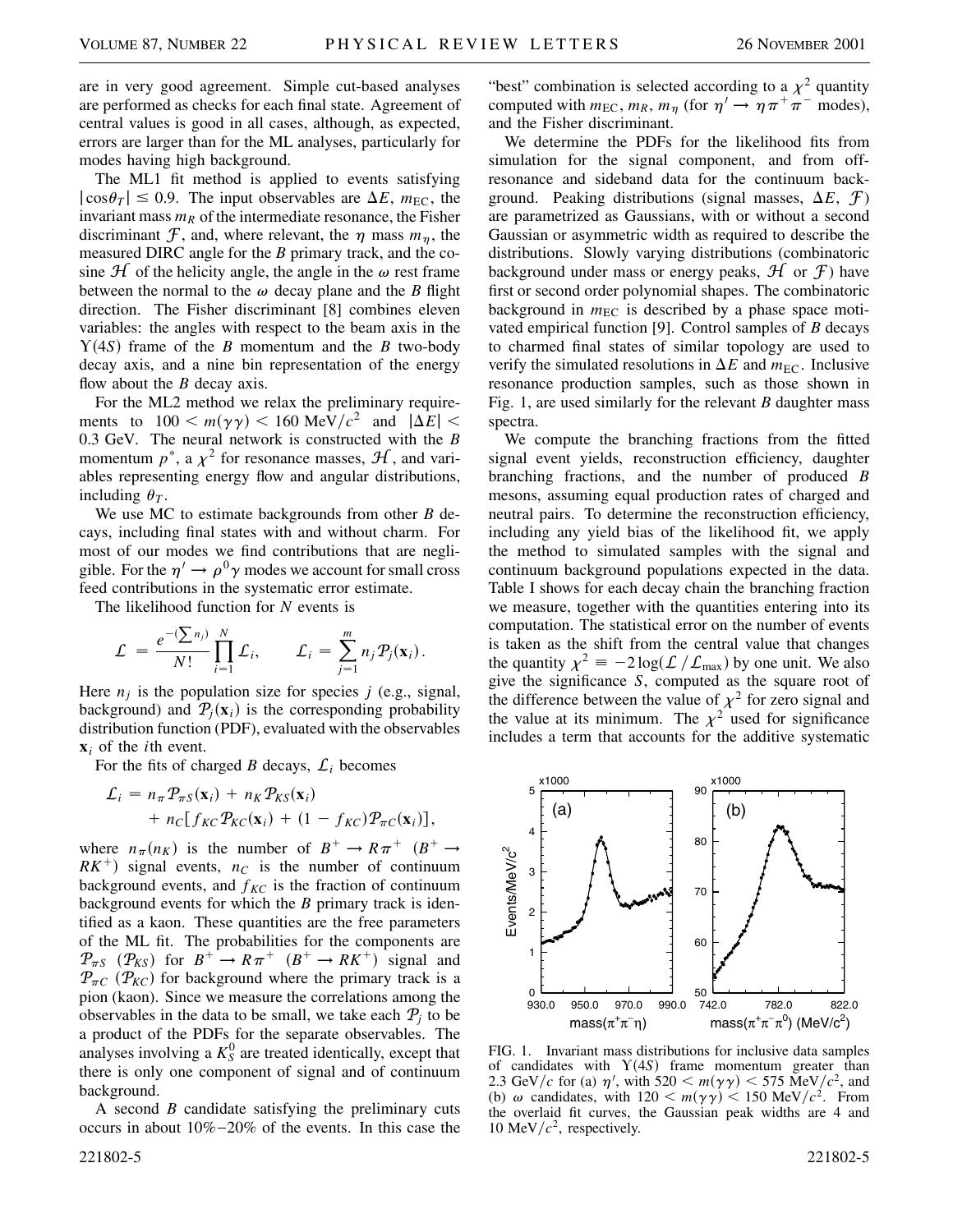TABLE I. Signal event yield with statistical uncertainty, detection efficiency  $\epsilon$ , daughter branching fractions that were forced to 100% in our signal mode simulations, significance *S* (defined in the text), and branching fraction result for each decay chain or mode, with the final (combined) result given in bold type. We show 90% confidence upper limits in parentheses where appropriate.

|                                     |                        | $\epsilon$ | $\prod \mathcal{B}_i$ | S          | $\mathcal{B}$                     |
|-------------------------------------|------------------------|------------|-----------------------|------------|-----------------------------------|
| Mode                                | Yield                  | $(\%)$     | $(\%)$                | $(\sigma)$ | $(10^{-6})$                       |
| $\eta_{\eta\pi\pi}^{\,\prime}K^+$   | $49.5^{+8.1}_{-7.3}$   | 20         | 17.4                  | 15         | $63^{+10}_{-9}$                   |
| $\eta'_{\rho\gamma}K^+$             | $87.6^{+13.4}_{-12.5}$ | 18         | 29.5                  | 11         | $80^{+12}_{-11}$                  |
| $\eta^{\prime} K^+$                 |                        | .          | .                     | 17         | $70 \pm 8 \pm 5$                  |
| $\eta_{\eta\pi\pi}^{\prime} K^0$    | $6.3_{-2.5}^{+3.3}$    | 16         | 6.0                   | 4.7        | $28^{+15}_{-11}$                  |
| $\eta'_{\rho\gamma}K^0$             | $20.8^{+7.4}_{-6.5}$   | 16         | 10.1                  | 4.2        | $61^{+22}_{-19}$                  |
| $\eta^{\prime} K^0$                 |                        | .          | $\cdots$              | 5.9        | $42^{+13}_{-11}$ ± 4              |
| $\eta_{\eta\pi\pi}^{\,\prime}\pi^+$ | $5.7^{+3.8}_{-2.8}$    | 20         | 17.4                  | 3.2        | $7.1_{-3.5}^{+4.8}$               |
| $\eta_{\rho\gamma}^{\prime}\pi^+$   | $-0.9^{+7.8}_{-6.2}$   | 19         | 29.5                  | 0.1        | $-0.7^{+6.7}_{-5.3}$              |
| $\eta^{\,\prime}\pi^{\,+}$          | .                      | .          | .                     | 2.8        | $5.4^{+3.5}_{-2.6} \pm 0.8$ (<12) |
| $\omega K^+$                        | $6.4^{+5.6}_{-4.4}$    | 22         | 88.8                  | 1.3        | $1.4^{+1.3}_{-1.0} \pm 0.3$ (<4)  |
| $\omega K^0$                        | $8.1_{-3.6}^{+4.6}$    | 18         | 30.5                  | 3.2        | $6.4^{+3.6}_{-2.8} \pm 0.8$ (<13) |
| $\omega \pi^+$                      | $27.6^{+8.8}_{-7.7}$   | 21         | 88.8                  | 4.9        | $6.6^{+2.1}_{-1.8} \pm 0.7$       |
| $\omega \pi^0$                      | $-0.9_{-3.2}^{+5.0}$   | 18         | 88.8                  | .          | $-0.3 \pm 1.1 \pm 0.3$ (<3)       |

error discussed below. Where the significance is less than four standard deviations, we quote also (Bayesian) 90% C.L. upper limits, defined by the solution *B* to the condition  $\int_0^B L(b) db / \int_0^{\infty} L(b) db = 0.9$ .

In Fig. 2 we show projections of  $m_{EC}$  and  $\Delta E$  for the modes with significant yields. The projections are made by



FIG. 2. *B* candidate  $m_{EC}$  and  $\Delta E$  for  $B^+ \to \eta^{\prime} K^+$  (a),(b),  $B^0 \to \eta' K^0$  (c),(d), and  $B^+ \to \omega \pi^+$  (e),(f). Histograms represent data, with the  $\eta' \rightarrow \eta \pi \pi$  subset shaded, the solid curves represent the full fit functions, and the dashed curves represent the background functions.

selecting events with signal likelihood (computed without the variable plotted) exceeding a mode-dependent threshold that optimizes the expected sensitivity.

We have evaluated systematic errors, which are dominated in most cases by the PDF uncertainties (3%-18%, depending on the decay mode). To determine these we vary parameters of the PDFs within their uncertainties and observe the impact on the fit yield. We include them in upper limits by convolution with the likelihood function. This is the only additive systematic error; all others are multiplicative. The estimate of any systematic bias from the fitter itself  $(1\% - 4\%)$  comes from fits of simulated samples with varying background populations.

The uncertainty in our knowledge of the efficiency is found from auxiliary studies to be 1% per track, 1.25% per photon, and 5% per  $K_S^0$  for the candidate *B* and the unreconstructed *B*, which must contribute tracks to fulfill the event multiplicity requirement. We add these errors linearly for the required tracks in the event and, similarly, for the photons and neutral kaons. Our estimate of the *B* production systematic error is 1.6%. Published world averages [10] provide the *B* daughter branching fraction uncertainties.

Systematic errors associated with the event selection are minimal given the generally loose requirements. We account explicitly for  $\cos\theta_T$  (1%), for which we observe a nearly uniform distribution in the signal simulation. We also include errors of 4% from those PID requirements that are imposed via cuts rather than the fit.

We observed signals of at least  $4\sigma$  in five of the decay chains studied here, as reported in Table I. Where we have multiple chains for a given mode, we combine the results